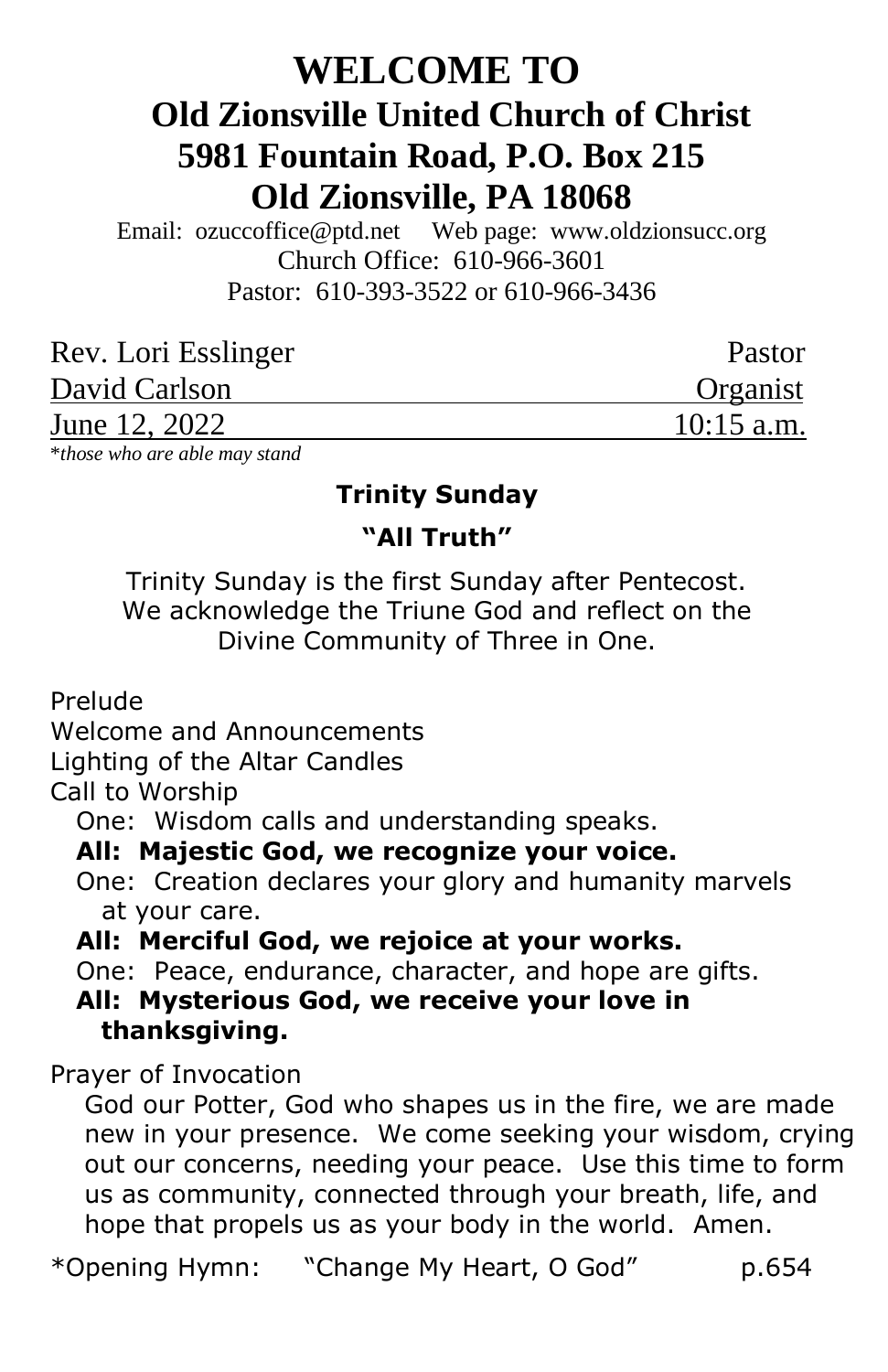Prayer for Transformation and New Life

 One: Creator, Redeemer, Sustainer, we confess that we do not always heed the wisdom you impact.

- **All: We turn toward other marks and means of validation rather than toward you. We remain in awe of our own creation while devouring and decimating yours.**
- One: Continue to call us, we pray, and to surprise and delight us at your magnificence and majesty.
- **All: May we always be at awe at your glory and humbled by your nearness. Let our character be shaped toward hope and reflect your peace.**

## Words of Grace

 Receive the peace extended to us from the God of Grace who joined our embodied experience and who invites us to shared glory of the resurrected life in which we are made new and whole.

Sunday School Children will sing

Scripture Reading: Proverbs 8:1-4, 22-31

 **8** Does not wisdom call and understanding raise her voice?  **2** On the heights, beside the way, at the crossroads she takes her stand; **3** beside the gates in front of the town, at the entrance of the portals she cries out: **4** "To you, O people, I call, and my cry is to all who live.

 **22** "The Lord created me at the beginning of his work, the first of his acts of long ago. **23** Ages ago I was set up, at the first, before the beginning of the earth. **24** When there were no depths I was brought forth, when there were no springs abounding with water. **25** Before the mountains had been shaped, before the hills, I was brought forth,  **26** when he had not yet made earth and fields or the world's first bits of soil. **27** When he established the heavens, I was there; when he drew a circle on the face of the deep,  **28** when he made firm the skies above, when he established the fountains of the deep, **29** when he assigned to the sea its limit, so that the waters might not transgress his command, when he marked out the foundations of the earth, **30** then I was beside him, like a master worker, and I was daily his delight, playing before him always, **31** playing in his inhabited world and delighting in the human race.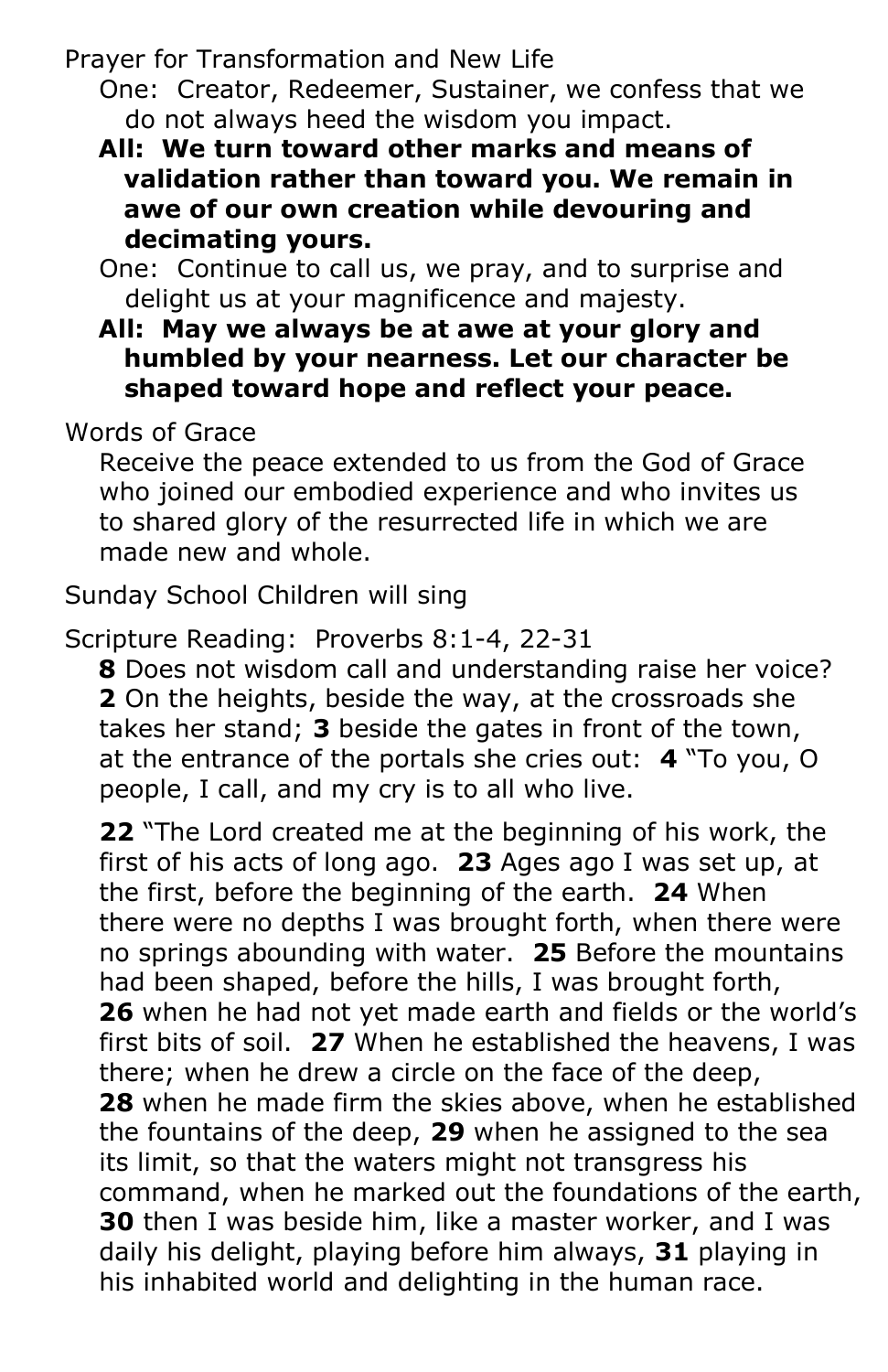Reflection

Choir Anthem

Recognition of New Members (see insert)

\*Presentation of our Offerings and Gifts

\*The Doxology

 **Praise God from whom all blessings flow; Praise Him, all creatures here below; Praise Him above, ye heavenly host; Praise Father, Son, and Holy Ghost. Amen.**

\*Prayer of Dedication and Thanksgiving

 **Generous, Abundant, and Precious God, bless our offerings of presence, ability, and resources as we participate as your co-creators.**

\*The Pastoral Prayer…The Lord's Prayer

**Our Father, who art in heaven, Hallowed be thy Name. Thy kingdom come. Thy will be done, on earth as it is in heaven. Give us this day our daily bread. And forgive us our debts, as we forgive our debtors. And lead us not into temptation, but deliver us from evil. For thine is the kingdom, and the power, and the glory, for ever. Amen.**

*\**Closing Hymn: "Father, I Adore You" (all verses) p.191

\*Benediction

 May the God of Peace assure you. May the God of Life invigorate you. May the God of Wind direct you. Go, in peace and hope, to transform your community and the world to the glory of God.

\*Extinguishing of the Candles \*Postlude

*All Truth: Service Prayers for Trinity Sunday* were written by Rev. Dr. Cheryl A. Lindsay, Minister for Worship and Theology, United Church of Christ.

**≈≈≈≈≈≈≈≈≈≈≈≈≈≈≈≈≈≈≈≈≈≈≈≈≈≈≈≈≈≈≈≈≈≈≈≈≈≈≈≈≈≈≈≈≈≈≈**

Copyright 2022 Faith INFO Ministry Team, 700 Prospect Avenue, Cleveland, OH 44115-1100. Permission granted to reproduce or adapt this material for use in services of worship or church education. All publishing rights reserved.

**TODAY'S ALTAR FLOWERS** are sponsored by Donald and Phyllis Ritter in honor of their 22<sup>nd</sup> Wedding Anniversary. **TODAY'S BULLETINS** are sponsored by Cyrus and Dorothy Mohr in memory of loved ones.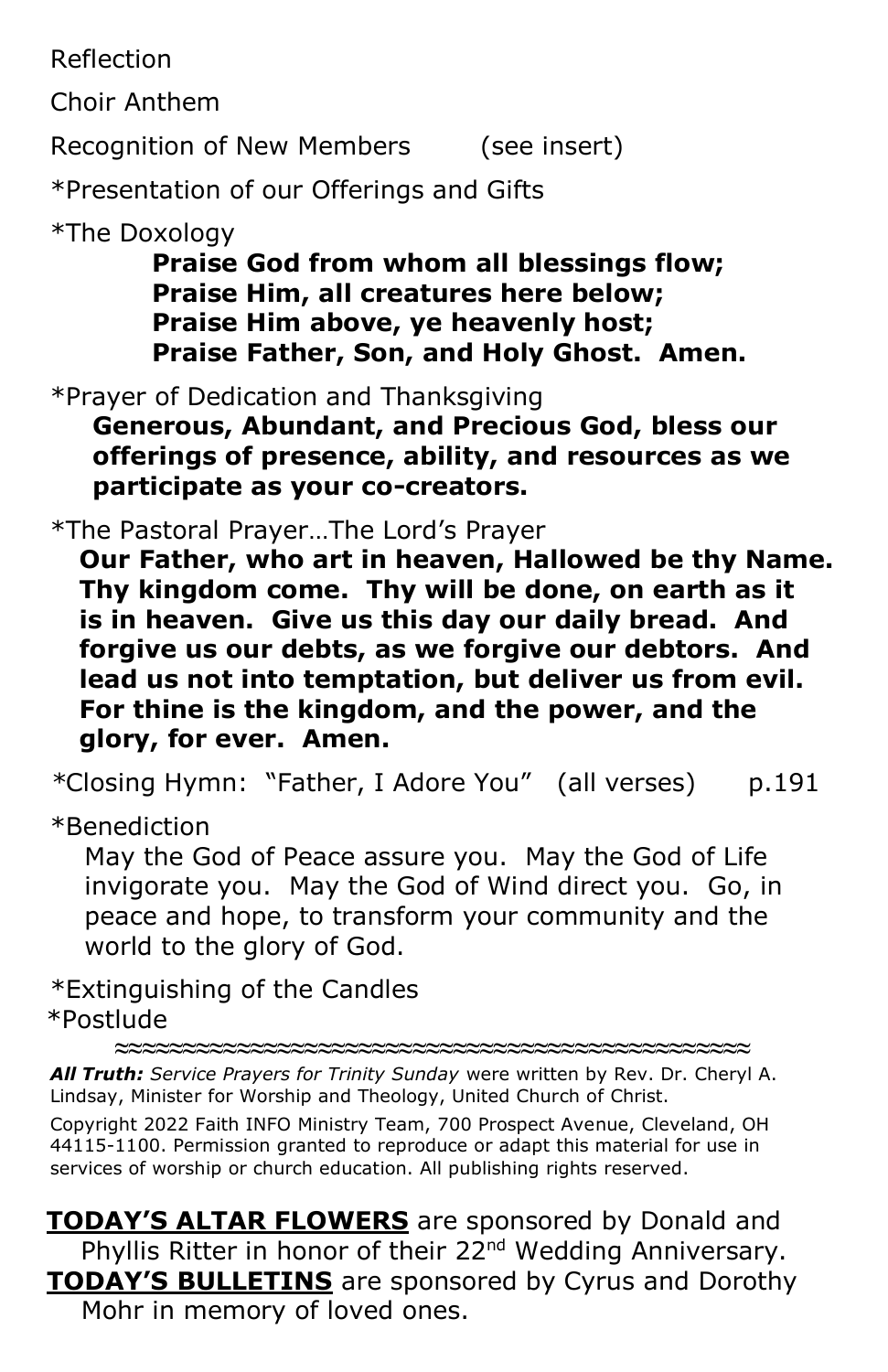## **TODAY'S LITURGIST** is Jan Strobel.

**TODAY'S GREETERS** are Marvin and Barbara Kerchner.

- RESTROOMS ARE AVAILABLE on the main floor of the Church and downstairs.
- We have Bulletin Magnifier Sheets if needed. They can be found on the sound system.

**Mask Wearing** - Consistory has agreed that individuals can make their own decision as to the wearing of masks during church services. If you find yourself testing positive for COVID, **please contact the church office** so we can alert others who may have been in contact with you during time spent at church. Thank you.

We are asking our members and friends to not park their car by the garage/cemetery, in the side parking lot, this area is for our tenants use only. Thank you.

The **Zionsville Area Food Pantry** is in need of volunteers on distribution days which are the 2<sup>nd</sup> Monday and following Saturday each month. Hours are Monday 9:40am-12pm, Saturday 3:45pm-5:50pm. If you can help, please call or text Dave at 484-602-3173. Thank you!

Each week after worship someone needs to remove the **Altar Flowers** from the altar. Would you be willing to do this for us on a Sunday every now and then to help in this ministry? Thanks in advance for your help in BEING THE CHURCH.

## **Iron Pigs Game!! This Saturday! Game begins at 6:35 p.m.**

**Lunch Bunch** will be held on Friday, June 24, 2022. Meet at 12 noon at The New Pennsburg Diner, 321 Pottstown Avenue, Pennsburg. Please let Linda or Mark Weaver know if you can make it by Monday, June 20<sup>th</sup>.



**Celebration at Dillingersville!** Join us for the Annual Dillingersville Worship Celebration combined Worship Service with the UCCs, the Lutherans, and the Mennonites. Sunday,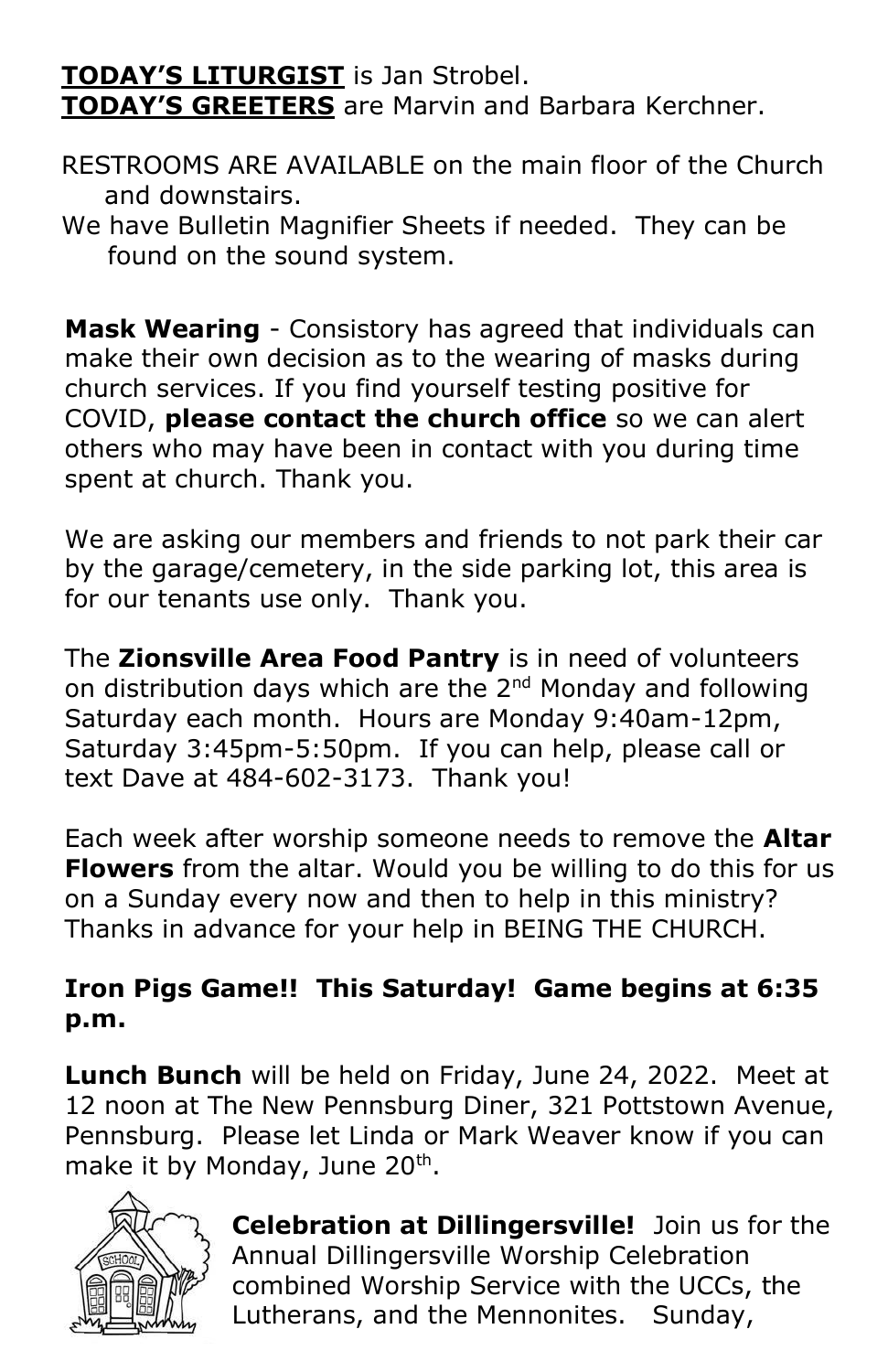**June 26, 2022 at 10:30 a.m**. at the School House under the big tent. There will be a community choir to help lead worship that day, if you are interested in singing on the joint choir please let us know. After Worship lunch will be served for a donation. There will be a bake sale too. At 12:30 p.m. there will be a fun presentation by Mr. Donald Heminitz, portraying an early 1770s traveling Schoolmaster who will stop to visit. Bring your own lawn chair if you wish. Come and join us as we worship with our neighbors. Dillingersville School is located at **7226 School House Lane, Zionsville.** Flyers are hanging on bulletin boards around the church.

**Calling All Bakers!!! The Bake Sale is BACK!!!** There will be a bake sale as part of the events at the 76<sup>th</sup> Annual Pilgrimage to the Dillingersville Schoolhouse on June 26<sup>th</sup>. If you love to bake, please consider donating one of your delicious desserts to support this beautiful and historical schoolhouse. Bring your dessert(s) to the schoolhouse with you that morning. Please keep in mind that there is no refrigeration available, so you may want to consider not using icing on your dessert. For more information, please contact Teresa Marks at 610-509-1488 (cell number). Thank you!

All welcome to join the combined Dillingersville Choir to share music at the Dillingersville worship service on Sunday June 26 at 10:30 a.m. **NO SERVICE AT OZUCC that day**. The next Dillingersville Combined choir practice will be Thursday, June 23 at 7:30pm at Zion's Evangelical Lutheran Church. Lift your voice and sing! Questions? Contact Carolyn Rhoads 610-737-0904.

Want to share a **gift or talent** during worship this summer while our choir gets a break? Please speak with Pastor Lori 610-393- 3522 or Carolyn Rhoads 610-737-0904. Sing, play an instrument, dance, read poetry, tell a story...Know a child who might like to share their talent in front of our congregation? - anything that gives thanks to God!

#### **Week of June 12-18, 2022:**

Pastor Lori will have office hours on Wednesday from 10am-3pm. Other times by appointment Church Secretary: Brenda Seitz, hours Mon-Thurs 10am-3pm (please call before coming) Sexton: Richard Shoemaker (with Thanks to his wife, Brenda) Boy Scouts – Monday @ 6pm

 Property – Monday @ 7pm Cub Scouts – Tuesday @ 7pm FUN Group – Tuesday @ 7pm Finance – Wednesday @ 7pm Iron Pigs Game – Saturday @ 6:35pm